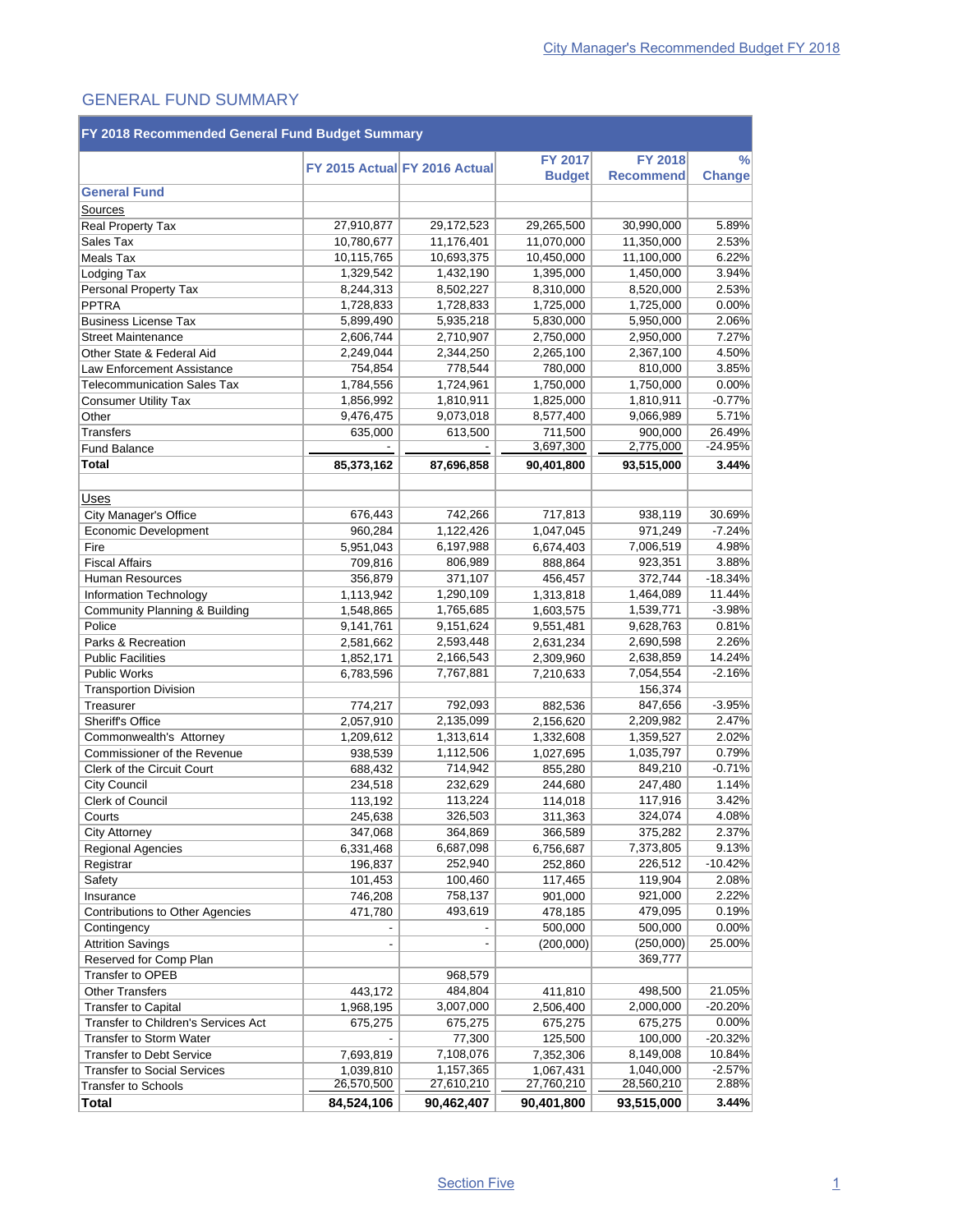### GENERAL FUND REVENUE SUMMARY TABLE

|                                             | <b>FY 2014</b><br><b>Actual</b> | FY 2015<br><b>Actual</b> | <b>FY 2016</b><br><b>Actual</b> | FY 2016<br><b>Adopted</b> | FY 2017          | <b>FY 2018</b><br><b>Adopted Recommended</b> | FY 2017 -<br><b>FY 2018</b> | Variance % Change<br><b>FY17 - 18</b> |
|---------------------------------------------|---------------------------------|--------------------------|---------------------------------|---------------------------|------------------|----------------------------------------------|-----------------------------|---------------------------------------|
| <b>Real Property Tax</b>                    | \$26,007,690                    | \$27,910,877             | \$29,065,500                    | \$29,172,523              | \$29,265,500     | S<br>30,990,000                              | S<br>1,724,500              | 5.89%                                 |
| Sales Tax                                   | 10,663,183                      | 10,780,677               | 11,070,000                      | 11,176,401                | 11,070,000       | 11,350,000                                   | 280,000                     | 2.53%                                 |
| <b>Meals Tax</b>                            | 9,752,120                       | 10,115,765               | 9,950,000                       | 10,693,375                | 10,450,000       | 11,100,000                                   | 650,000                     | 6.22%                                 |
| <b>Lodging Tax</b>                          | 1,149,906                       | 1,329,542                | 1,375,000                       | 1,432,190                 | 1,395,000        | 1,450,000                                    | 55,000                      | 3.94%                                 |
| <b>Personal Property Tax</b>                | 7,994,712                       | 8,244,313                | 8,035,900                       | 8,502,227                 | 8,310,000        | 8,520,000                                    | 210,000                     | 2.53%                                 |
| <b>PPTRA</b>                                | 1,728,833                       | 1,728,833                | 1,728,800                       | 1,728,833                 | 1,725,000        | 1,725,000                                    |                             | 0.00%                                 |
| <b>Business License Tax</b>                 | 5,599,840                       | 5,899,490                | 5,665,000                       | 5,935,218                 | 5,830,000        | 5,950,000                                    | 120.000                     | 2.06%                                 |
| <b>Street Maintenance</b>                   | 2,536,983                       | 2,606,744                | 2,550,000                       | 2,710,907                 | 2,750,000        | 2,950,000                                    | 200.000                     | 7.27%                                 |
| <b>Other State &amp; Federal</b><br>Aid     | 2,205,765                       | 2,249,044                | 2,131,850                       | 2,344,250                 | 2,265,100        | 2,367,100                                    | 102,000                     | 4.50%                                 |
| <b>Law Enforcement</b><br><b>Assistance</b> | 778,544                         | 754,854                  | 755,000                         | 778,544                   | 780,000          | 810,000                                      | 30,000                      | 3.85%                                 |
| Telecommunication<br><b>Sales Tax</b>       | 1,787,261                       | 1,784,556                | 1,795,000                       | 1,724,961                 | 1,750,000        | 1,750,000                                    |                             | 0.00%                                 |
| <b>Consumer Utility Tax</b>                 | 1,844,379                       | 1,856,992                | 1,800,000                       | 1,810,911                 | 1,825,000        | 1,810,911                                    | (14,089)                    | $-0.77%$                              |
| Other                                       | 8,354,781                       | 9,476,475                | 8,754,705                       | 9,073,018                 | 8,577,400        | 9,066,989                                    | 489,589                     | 5.71%                                 |
| <b>Transfers</b>                            | 585,000                         | 635,000                  | 663,500                         | 613,500                   | 711,500          | 900,000                                      | 188,500                     | 26.49%                                |
| <b>Fund Balance</b>                         |                                 |                          | 3,220,000                       |                           | 3,697,300        | 2,775,000                                    | (922, 300)                  | $-24.95%$                             |
| <b>Total</b>                                | \$80,988,997                    | \$85,373,162             | \$88,560,255                    | \$87,696,858              | $$90,401,800$ \$ | 93,515,000                                   | 3,113,200<br>\$             | 3.44%                                 |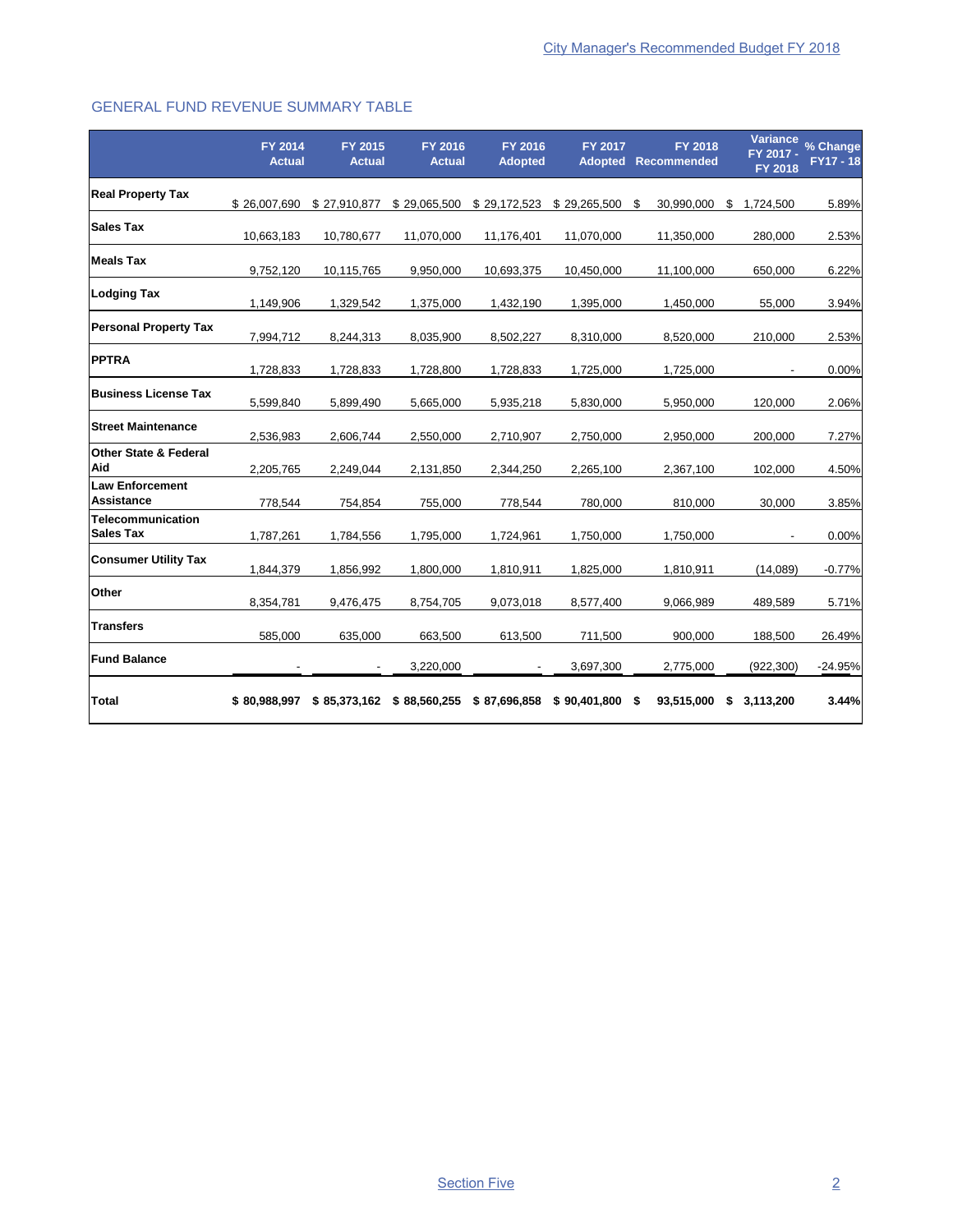

■ 3.0% Fund Balance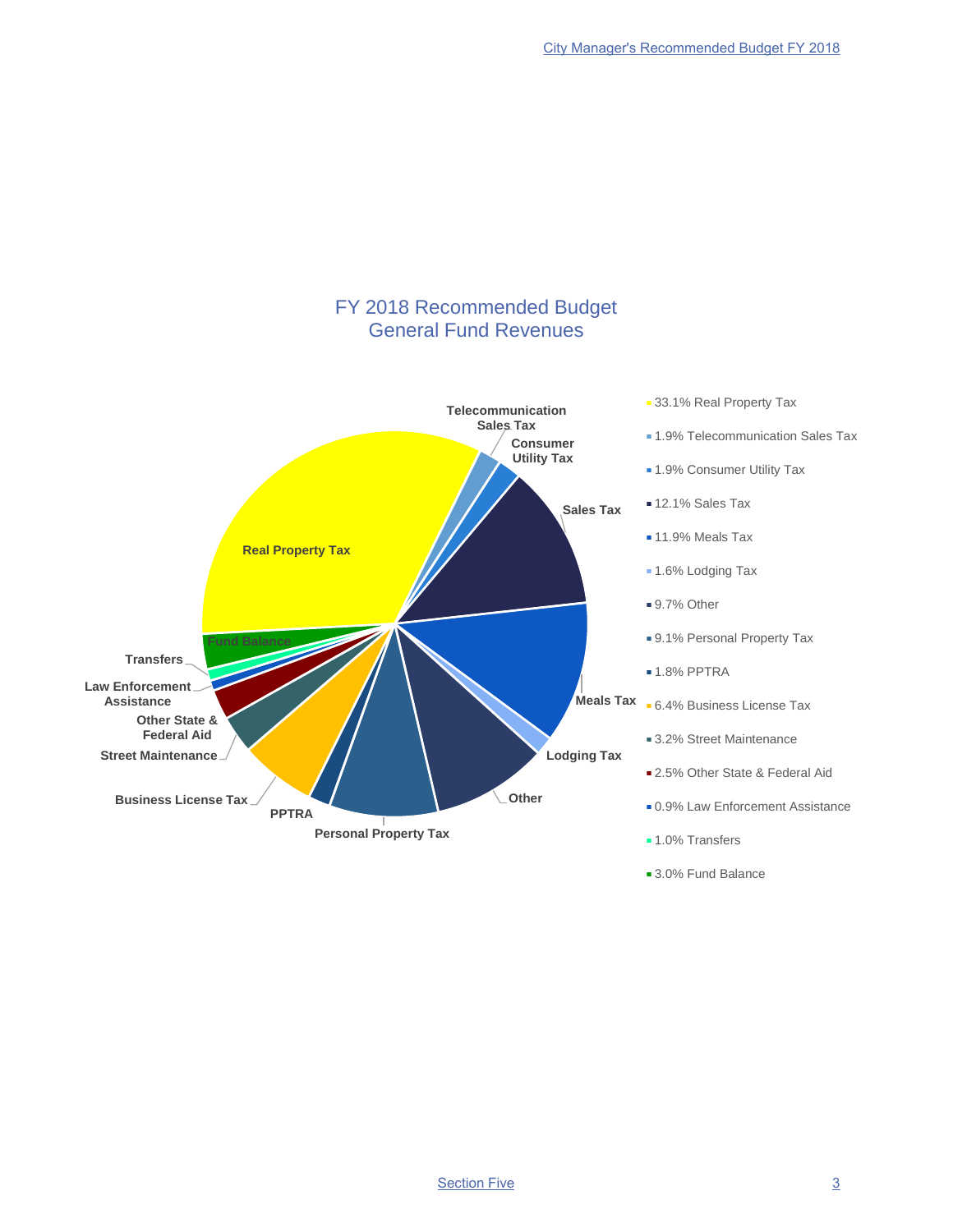## **FY 2018 Recommended Budget - General Fund Expenditure Summary by Category**

| <b>Department</b>                       | <b>FY16 Actual</b> | <b>FY17 Budget</b> | <b>FY18</b><br><b>Requested</b> | <b>FY18</b><br><b>Recommend</b> | <b>FY18</b><br>Variance | % Change | % of Budget |
|-----------------------------------------|--------------------|--------------------|---------------------------------|---------------------------------|-------------------------|----------|-------------|
| Salaries & Wages                        | 22,042,662         | 21,983,434         | 22,778,361                      | 22,507,654                      | 524,220                 | 2.4%     | 24.0%       |
| <b>Fringe Benefits</b>                  | 10,803,377         | 10,972,714         | 11,840,079                      | 11,539,653                      | 566,939                 | 5.2%     | 12.3%       |
| Dues & Membership                       | 55,648             | 67,945             | 67,729                          | 63,530                          | (4, 415)                | $-6.5%$  | 0.1%        |
| <b>Joint Operations</b>                 | 223,501            | 241,412            | 230,000                         | 288,000                         | 46,588                  | 19.3%    | 0.3%        |
| Materials & Supplies                    | 1,748,979          | 1,906,920          | 2,082,311                       | 1,910,937                       | 4,017                   | 0.2%     | 2.0%        |
| <b>Other Non-Personal</b>               | 156,786            | 168,900            | 183,900                         | 160,920                         | (7,980)                 | $-4.7%$  | 0.2%        |
| <b>Purchased Services</b>               | 3,945,301          | 3,876,138          | 4,472,783                       | 4,275,409                       | 399.271                 | 10.3%    | 4.6%        |
| Travel & Training                       | 221,810            | 197,230            | 270,619                         | 260,920                         | 63,690                  | 32.3%    | 0.3%        |
| Util, Comm, Rentals, Etc.               | 2,395,409          | 2,575,718          | 2,797,497                       | 2,625,329                       | 49,611                  | 1.9%     | 2.8%        |
| Detention and<br>Corrections            | 4,371,923          | 4,303,904          | 5,154,447                       | 4,794,450                       | 490,546                 | 11.4%    | 5.1%        |
| Intergovernmental<br>Agencies           | 2,048,995          | 2,174,040          | 2,303,612                       | 2,300,612                       | 126,572                 | 5.8%     | 2.4%        |
| <b>Partner Agencies</b>                 | 908,869            | 865,268            | 1,063,245                       | 866,178                         | 910                     | 0.1%     | 0.9%        |
| Interfund Transfers - DSS<br><b>CSA</b> | 1,832,640          | 1,742,706          | 2,036,480                       | 1,715,275                       | (27, 431)               | $-1.6%$  | 1.8%        |
| <b>Transfer to Capital</b>              | 3,007,000          | 2,506,000          | 2,500,000                       | 2,000,000                       | (506,000)               | $-20.2%$ | 2.1%        |
| Interfund Transfers -<br>Other          | 562,104            | 837,710            | 1,255,783                       | 1,064,000                       | 226,290                 | 27.0%    | 1.1%        |
| <b>Transfer to Schools</b>              | 27,610,210         | 27,760,210         | 29,199,371                      | 28,560,210                      | 800,000                 | 2.9%     | 30.4%       |
| Transfer to Debt Service -<br>Schools   | 3,274,264          | 3,273,020          | 4,102,966                       | 4,102,966                       | 829,946                 | 25.4%    | 4.4%        |
| <b>Transfer to Debt Service</b>         | 3,833,812          | 4,079,286          | 4,046,042                       | 4,046,042                       | (33, 244)               | $-0.8%$  | 4.3%        |
| <b>Capital Outlay</b>                   | 1,419,115          | 869,245            | 2,505,202                       | 833,415                         | (35, 830)               | $-4.1%$  | 0.9%        |
| <b>TOTAL</b>                            | 90,462,408         | 90,401,800         | 98,890,427                      | 93,915,500                      | 3,513,700               | 3.9%     | 100.0%      |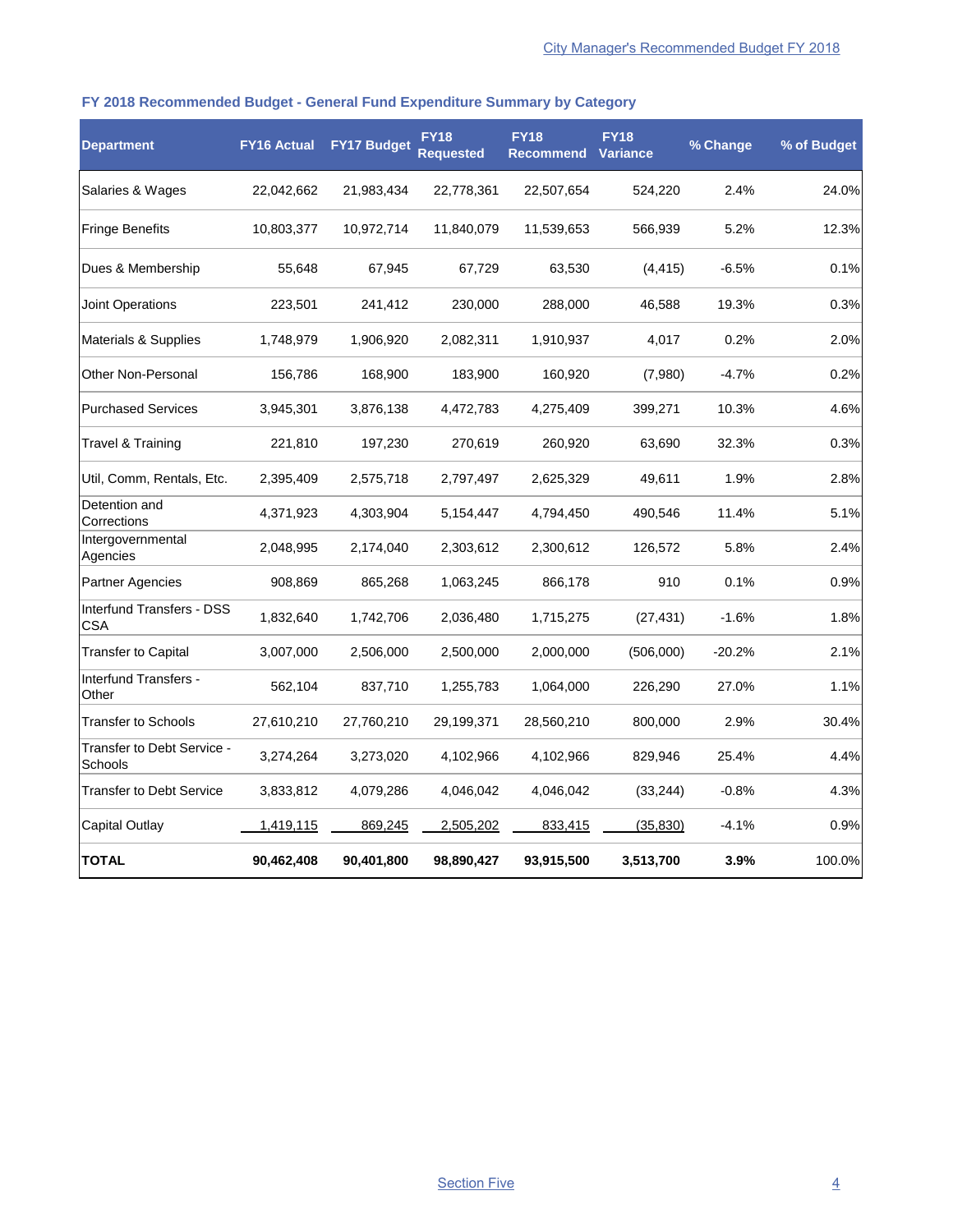## FY 2018 GENERAL FUND EXPENDITURES BY CATEGORY (\$MILLIONS)

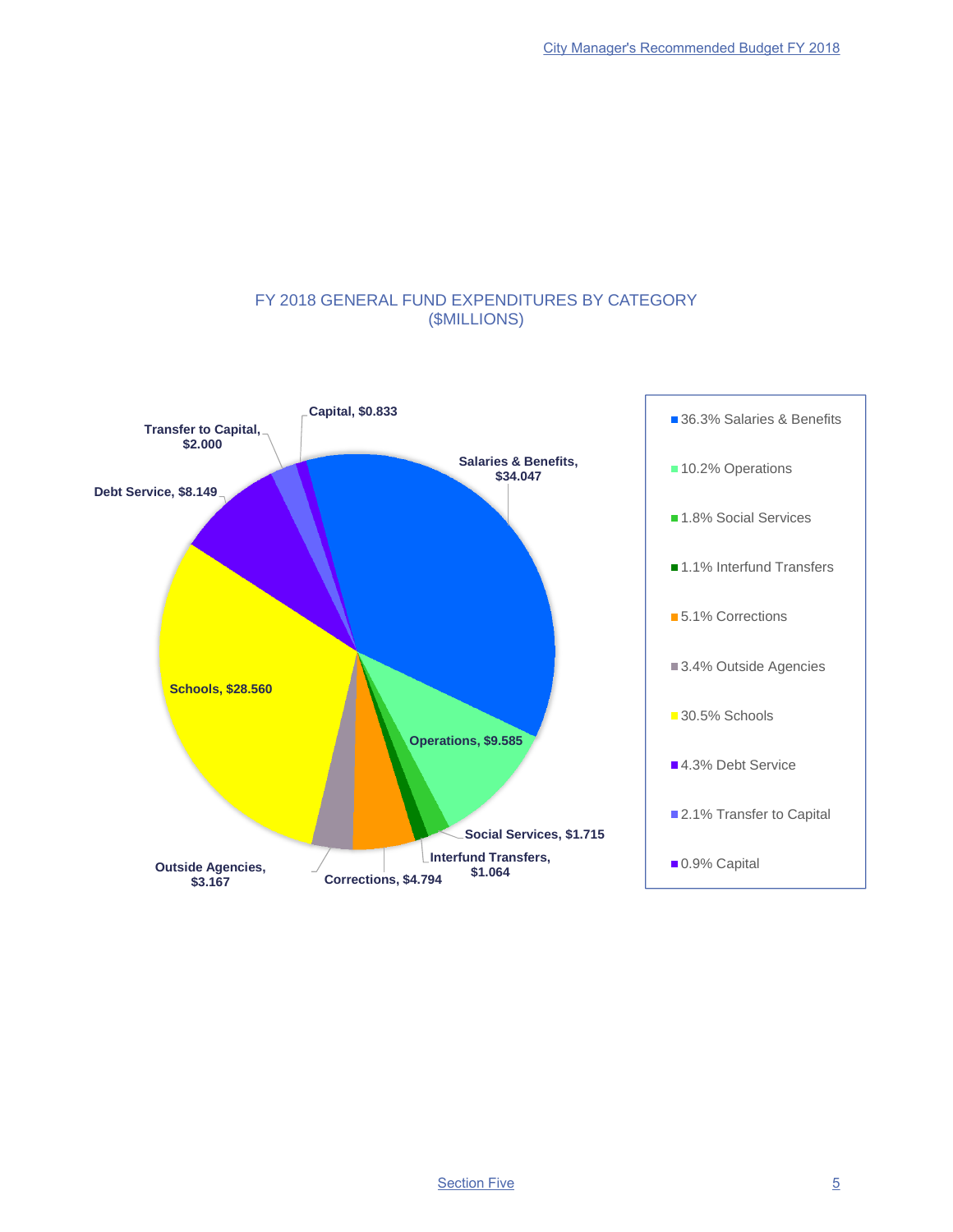| <b>Department</b>              |           | FY16 Actual FY17 Budget | <b>FY18</b><br><b>Requested</b> | <b>FY18</b><br><b>Preliminary</b> | FY18 to FY<br>18 Variance | $\frac{9}{6}$<br>Change | % of<br><b>Budget</b> |
|--------------------------------|-----------|-------------------------|---------------------------------|-----------------------------------|---------------------------|-------------------------|-----------------------|
| <b>City Council</b>            | 232,629   | 244,680                 | 247,180                         | 247,480                           | 2,800                     | 1.14%                   | 0.26%                 |
| <b>City Manager</b>            | 742,266   | 717,813                 | 986,298                         | 938,119                           | 220,305                   | 30.69%                  | 1.00%                 |
| <b>Clerk of the Council</b>    | 113,224   | 114,018                 | 118,098                         | 117,916                           | 3,898                     | 3.42%                   | 0.13%                 |
| Clerk of the Circuit<br>Court  | 714,942   | 855,280                 | 851,340                         | 849,210                           | (6,070)                   | $-0.71%$                | 0.91%                 |
| Commissioner of the<br>Revenue | 939,977   | 1,012,195               | 1,053,661                       | 1,034,797                         | 22,602                    | 2.23%                   | 1.11%                 |
| Commonwealth's<br>Attorney     | 1,313,614 | 1,332,608               | 1,541,446                       | 1,359,527                         | 26,919                    | 2.02%                   | 1.45%                 |
| Courts                         | 177,433   | 203,023                 | 258,748                         | 215,734                           | 12,711                    | 6.26%                   | 0.23%                 |
| Economic<br>Development        | 1,122,426 | 1,047,045               | 1,004,206                       | 971,249                           | (75, 797)                 | $-7.24%$                | 1.04%                 |
| Fire                           | 6,197,988 | 6,674,403               | 8,068,317                       | 7,006,519                         | 332,116                   | 4.98%                   | 7.49%                 |
| <b>Fiscal Affairs</b>          | 806,989   | 888,864                 | 931,357                         | 923,351                           | 34,486                    | 3.88%                   | 0.99%                 |
| <b>General Assessment</b>      | 172,529   | 15,500                  | 1,000                           | 1,000                             | (14,500)                  | $-93.55%$               | 0.00%                 |
| <b>HR</b>                      | 371,107   | 456,457                 | 421,364                         | 372,744                           | (83, 713)                 | $-18.34%$               | 0.40%                 |
| Insurance                      | 758,137   | 901,000                 | 921,000                         | 921,000                           | 20,000                    | 2.22%                   | 0.98%                 |
| IT                             | 1,290,109 | 1,313,818               | 1,608,607                       | 1,464,089                         | 150,271                   | 11.44%                  | 1.57%                 |
| <b>Legal Services</b>          | 364,869   | 366,589                 | 404,947                         | 375,282                           | 8,694                     | 2.37%                   | 0.40%                 |
| Planning                       | 852,245   | 792,106                 | 751,133                         | 721,129                           | (70, 978)                 | $-8.96%$                | 0.77%                 |
| <b>Building</b>                | 813,297   | 808,069                 | 806,367                         | 815,243                           | 7,174                     | 0.89%                   | 0.87%                 |
| ARB/BZA                        | 100,142   | 3,400                   | 3,400                           | 3,400                             |                           | 0.00%                   | 0.00%                 |
| Parks, Recreation &<br>Events  | 2,593,448 | 2,631,234               | 3,037,662                       | 2,690,598                         | 59,363                    | 2.26%                   | 2.88%                 |
| Police                         | 9,151,624 | 9,551,481               | 9,675,280                       | 9,628,763                         | 77,282                    | 0.81%                   | 10.30%                |
| <b>Public Facilities</b>       | 2,166,543 | 2,309,960               | 3,047,315                       | 2,638,859                         | 328,899                   | 14.24%                  | 2.82%                 |
| <b>Public Works</b>            | 7,767,881 | 7,210,633               | 7,762,295                       | 7,054,554                         | (156, 079)                | $-2.16%$                | 7.54%                 |

# **FY 2018 Recommended Budget - General Fund Expenditure Summary by Department**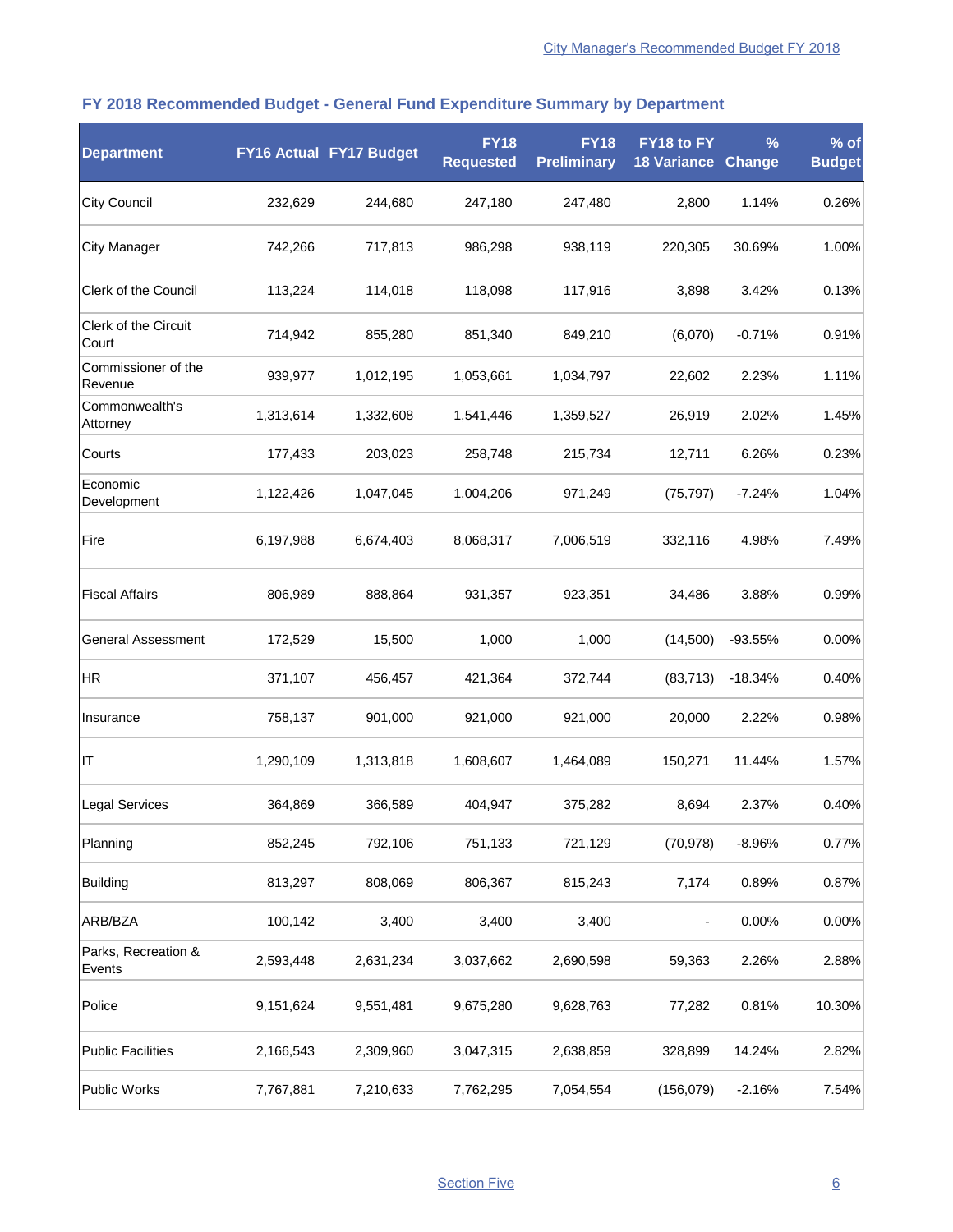| <b>Department</b>                                |            | <b>FY16 Actual FY17 Budget</b> | <b>FY18</b><br><b>Requested</b> | <b>FY18</b><br><b>Preliminary</b> | FY18 to FY<br><b>18 Variance</b> | $\frac{0}{6}$<br><b>Change</b> | % of<br><b>Budget</b> |
|--------------------------------------------------|------------|--------------------------------|---------------------------------|-----------------------------------|----------------------------------|--------------------------------|-----------------------|
| Safety                                           | 100,460    | 117,465                        | 172,780                         | 119,904                           | 2,439                            | 2.08%                          | 0.13%                 |
| Sheriff                                          | 2,135,099  | 2,156,620                      | 2,253,681                       | 2,209,982                         | 53,363                           | 2.47%                          | 2.36%                 |
| <b>Transportation Division</b>                   |            |                                | 154,605                         | 156,374                           | 156,374                          | N/A                            | 0.17%                 |
| Treasurer                                        | 792,093    | 882,536                        | 903,283                         | 847,656                           | (34, 879)                        | $-3.95%$                       | 0.91%                 |
| Voter Registrar                                  | 252,940    | 252,860                        | 243,114                         | 226,512                           | (26, 347)                        | $-10.42%$                      | 0.24%                 |
| Reserved for Class &<br>Comp                     |            |                                |                                 | 369,777                           | 369,777                          | N/A                            | 0.40%                 |
| <b>OPEB</b>                                      | 968,579    |                                |                                 |                                   |                                  | N/A                            | 0.00%                 |
| Schools                                          | 27,610,210 | 27,760,210                     | 29,199,371                      | 28,560,210                        | 800,000                          | 2.88%                          | 30.54%                |
| <b>Debt Service</b>                              | 7,108,076  | 7,352,306                      | 8,149,008                       | 8,149,008                         | 796,702                          | 10.84%                         | 8.71%                 |
| Regional Authorities,<br><b>Partner Agencies</b> | 7,329,787  | 7,343,212                      | 8,521,303                       | 7,961,240                         | 618,028                          | 8.42%                          | 8.51%                 |
| <b>Transfers</b>                                 | 5,401,744  | 5,086,416                      | 5,792,263                       | 4,563,775                         | (522,641)                        | $-10.28%$                      | 4.88%                 |
| <b>TOTAL</b>                                     | 90,462,407 | 90,401,800                     | 98,890,427                      | 93,515,000                        | 3,113,200                        | 3.44%                          | 100.00%               |

# **FY 2018 Recommended Budget - General Fund Expenditure Summary by Department**